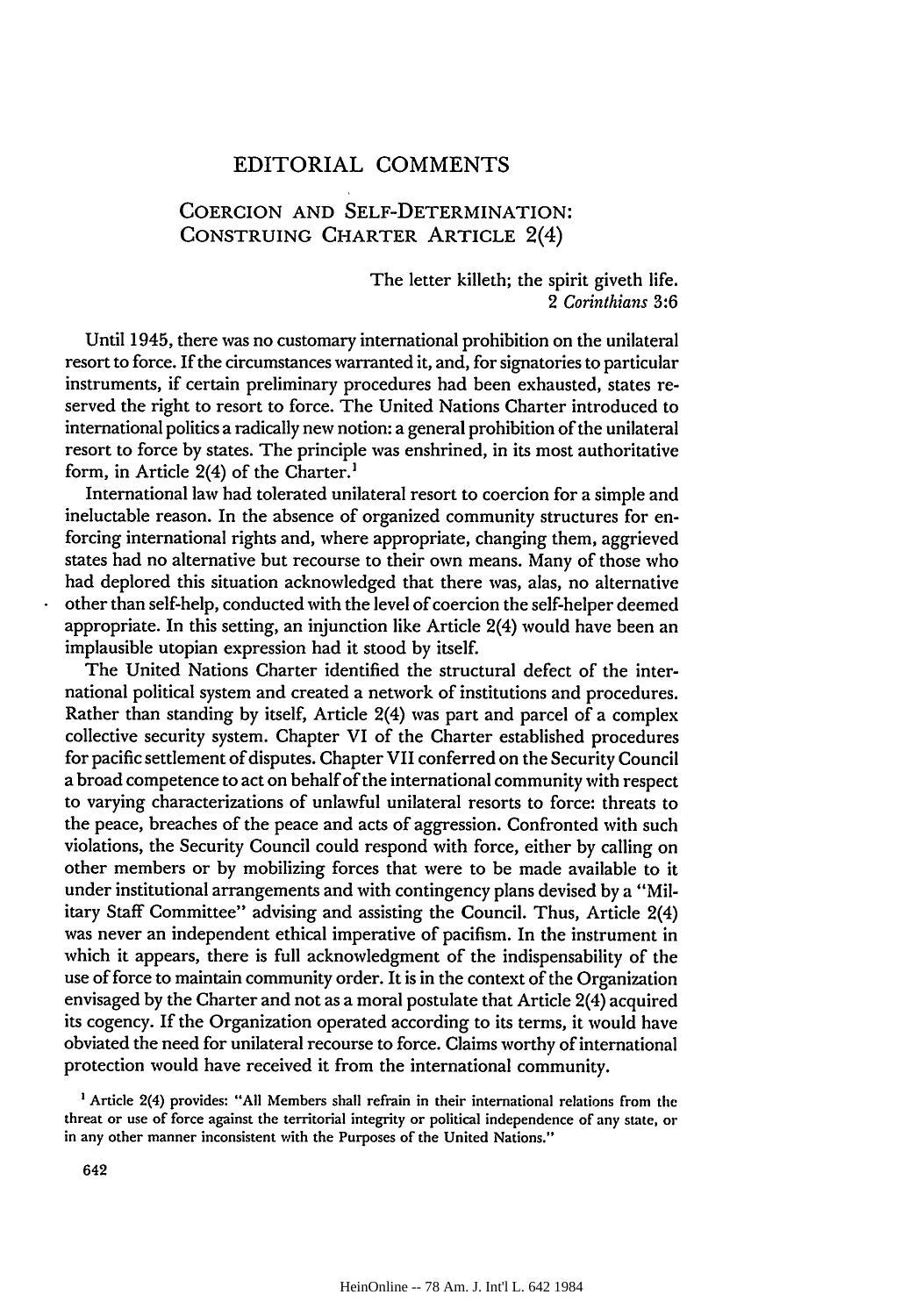There is no need to recite yet again the desuetude of the collective security arrangements envisioned in the Charter. Intractable conflicts between contending public order systems with planetary aspirations paralyzed the Security Council. The UN Charter's mechanisms often proved ineffective. The situation was reminiscent of the standard American morality play: a town in the "Wild West" in the 19th century without a sheriff, good people, perforce, carrying their own weapons and protecting their rights as they see fit. A sheriff comes to town, announcing that he brings with him law and order. As he will henceforth enforce the law, individuals no longer need carry weapons and the town need not tolerate individual resort to force to protect personal rights. Presumably, all good people would be delighted by this constitutional change and would accept the new norm prohibiting the unilateral use of force. Suppose, however, that within six months it becomes clear that the sheriff is utterly incapable of maintaining order. The rule against unilateral force that he has installed may continue on the books, but it is difficult to believe that even the best of citizens will refrain from the techniques of self-help that prevailed before the sheriff's arrival.

This, indeed, is what happened in the international system. Within 5 years of the creation of the Organization, a pattern, to be reflected thereafter, was established according to which unilateral violations of Article 2(4) might be condemned but to all intents and purposes validated, with the violator enjoying the benefits of its delict. A curious legal gray area extended between the black letter of the Charter and the bloody reality of world politics. While the general Charter prohibition against unilateral action continued, and appropriate organs of the United Nations frequently condemned such action, nothing was done beyond verbal condemnation. In many cases, the party subject to the condemnation, and hence in violation of international law, was permitted to continue to benefit from the fruits of its illegal action.

If some unilateral coercions are effectively treated as legitimate, the challenge to contemporary lawyers is not to engage in automatic indiscriminate denunciations of unilateral resorts to coercion by states as violations of Article 2(4). They must begin to develop a set of criteria for appraising the lawfulness of unilateral resorts to coercion.

A sine qua non for any action-coercive or otherwise-I submit, is the maintenance of minimum order in a precarious international system. Will a particular use of force enhance or undermine world order? When this requirement is met, attention may be directed to the fundamental principle of political legitimacy in contemporary international politics: the enhancement of the ongoing right of peoples to determine their own political destinies. That obvious point bears renewed emphasis for it is the main purpose of contemporary international law: Article 2(4) is the means. The basic policy of contemporary international law has been to maintain the political independence of territorial communities so that they can continue to express their desire for political community in a form appropriate to them.

Article 2(4), like so much in the Charter and in contemporary international politics, rests on and must be interpreted in terms of this key postulate of political legitimacy in the 20th century. Each application of Article 2(4) must enhance opportunities for ongoing self-determination. Though all interventions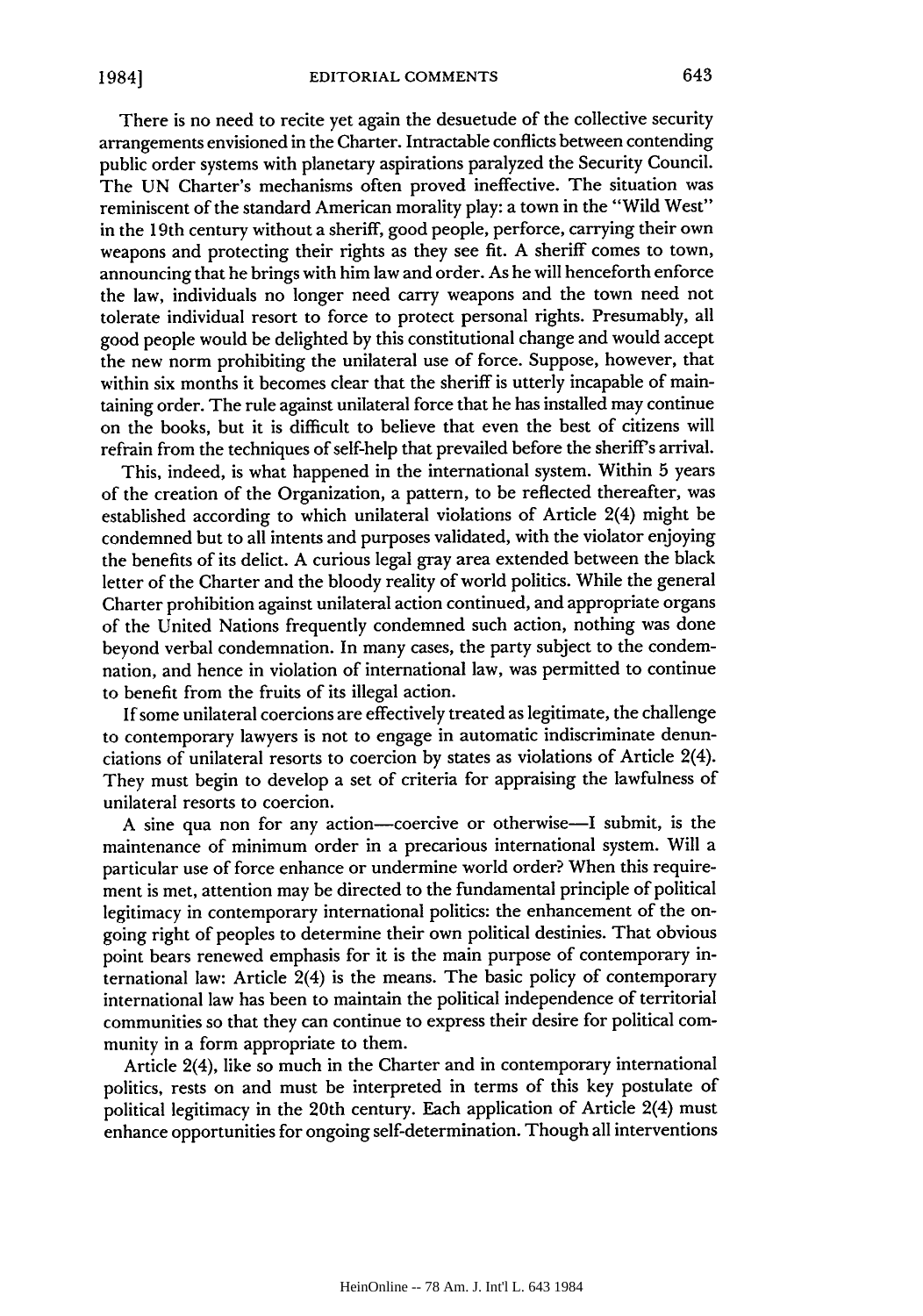are lamentable, the fact is that some may serve, in terms of aggregate consequences, to increase the probability of the free choice of peoples about their government and political structure. Others have the manifest objective and consequence of doing exactly the opposite. There is neither need nor justification for treating in a mechanically equal fashion Tanzania's intervention in Uganda to overthrow Amin's despotism, on the one hand, and Soviet intervention in Hungary in 1956 or Czechoslovakia in 1966 to overthrow popular governments and to impose an undesired regime on a coerced population, on the other. Here, as in all other areas of law, it is important to remember that norms are instruments devised by human beings to precipitate desired social consequences. One should not seek point-for-point conformity to a rule without constant regard for the policy or principle that animated its prescription, and with appropriate regard for the factual constellation in the minds of the drafters.

This point bears emphasis. Legal statements, like all others, are made in a context whose features are part of the expectations of speaker and audience. The expression of Article 2(4), in the form of a rule, is premised on a political context and a technological environment that have been changing inexorably since the end of the 19th century. The rule assumes that the only threat of usurpation of the right of political independence of a people within a particular territorial community is from external, overt invasion. It makes a historicist assumption as well: internal changes are deemed to be personnel changes in the composition of an elite which do not bring about basic changes in systems of public order within the country or in its external political alignments; governments come and go, but the life of the people continues in its traditional fashion. Most important, it does not presuppose division, maintained by a precarious nuclear equipoise, between two contending public order systems, either of which might find itself substantially disadvantaged and pressed to intense coercion by the defection of a particular community from its critical defense zone.

The rule formulation of Article 2(4) is oblivious to these factors. Hence, its purpose notwithstanding, it has been unable to provide would-be strict appliers with a legal characterization consistent with the relevant international policies for what are, alas, all too familiar scenarios. In communities without established or durably institutionalized procedures for the transfer of power, a group of military officers, without a base of popular support, seizes the government. In an equally familiar variation of this scenario, the putsch itself is externally inspired, encouraged and/or financed. As their control is precarious, the officers immediately seek the support of an outside superpower; it responds by providing military and administrative assistance within the country and material help and support in external political arenas. Because of this foreign reinforcement, what would probably have been an evanescent violation of the popular will persists. Ironically, most of the sequences of this scenario are compatible with traditional international law and Article 2(4) as it has been mechanically applied. The usurpers of power may be recognized as a government if they appear to have effective control, a doctrine established clearly since Chief Justice Taft's holding in *Tinoco.* As such, the new "government" is entitled to request assistance from abroad. Other governments responding to it are not deemed to be "intervening";